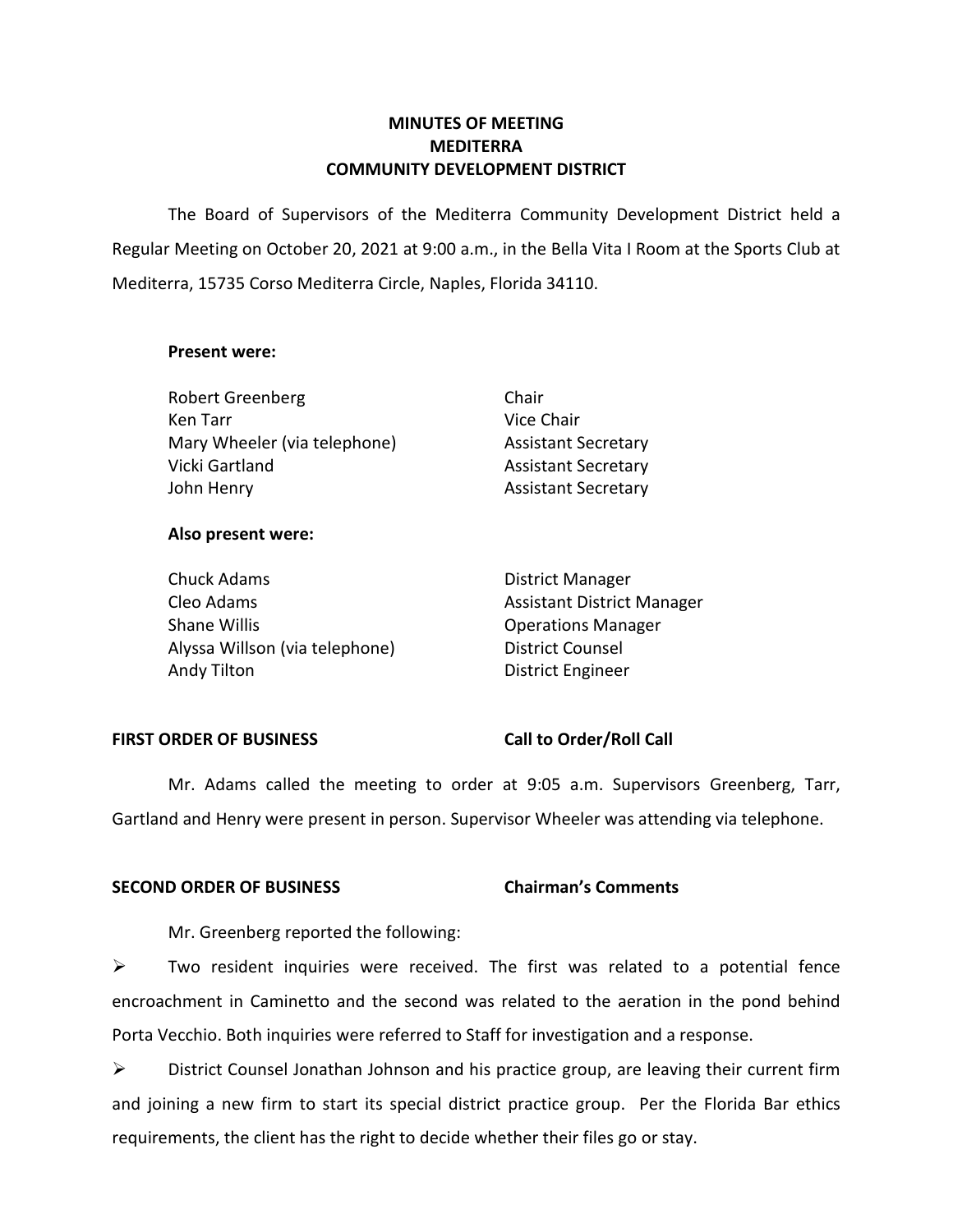Mr. Greenberg stated as Chair he decided to have the CDD's files go with Mr. Johnson's practice group to the new firm to maintain the level of service, continuity and competence. If any Board Member objected to this action he asked them to discuss it now. There were no objections. The consensus was that this was acceptable. An Engagement Agreement would be executed following the official move. Ms. Willson guaranteed that the rates would remain the same. This item would be presented at an upcoming meeting.

 $\triangleright$  In his opinion the ponds look great. Mrs. Adams has been addressing the aerator issues.

#### **Update: Lake 74 Permit THIRD ORDER OF BUSINESS**

 Mr. Tilton stated that the South Florida Water Management District (SFWMD) granted approval of the application to extend the permit and extended it from April 2025 to February 2027. He would continue checking for additional extension opportunities. Mr. Greenberg stated this date was already included on the Key Activity Dates Report.

 Discussion ensued regarding whether the CDD should publish a "Notice of Action" as described on the notification from the SFWMD. Mr. Greenberg felt that there was no harm in publishing a notice. Ms. Willson concurred and stated publication would foreclose a number of other potential challenges. She suggested verifying whether the original item was published prior to publication and if not, the notice may be prepared in a way that includes constructive notice of the actual permit as well as the addition. **MEDITERRA CDD**<br>
Mr. Greenberg stated as Chair he decided to have the CDD's fliis go with Mr. Johnson's<br>
practice group to the new firm to maintain the level of service, continuity and competence. If<br>
any Board Member obje

Mr. Greenberg asked Ms. Willson to work with Mr. Adams to prepare the notice.

 Mr. Tarr stated the MCA was discussing installation of an east gate with the County. He wanted to know where such a gate would be. Discussion ensued regarding a map of the area, outfalls and drainage basins. Mr. Tilton stated he would review the area and advise accordingly.

 Ms. Wheeler noted that the SFWMD permit designated the "Project Land Use" as "Residential" and asked if the CDD would be able to build a clubhouse or a drone landing spot Planned Unit Development (PUD) approval process and "Residential" land use would allow for the type of usage Ms. Wheeler described. Mr. Greenberg noted the first two paragraphs of the "Background" section on Page 3 of 17 specifically indicate that the Town Center would be included in the plans. Wheeler noted that the SFWMD permit designated the<br>Il" and asked if the CDD would be able to build a clubhouse<br>Ippe of designation. Mr. Tilton stated the County determines<br>Interpretic public performance of the County deter with that type of designation. Mr. Tilton stated the County determines the land use through the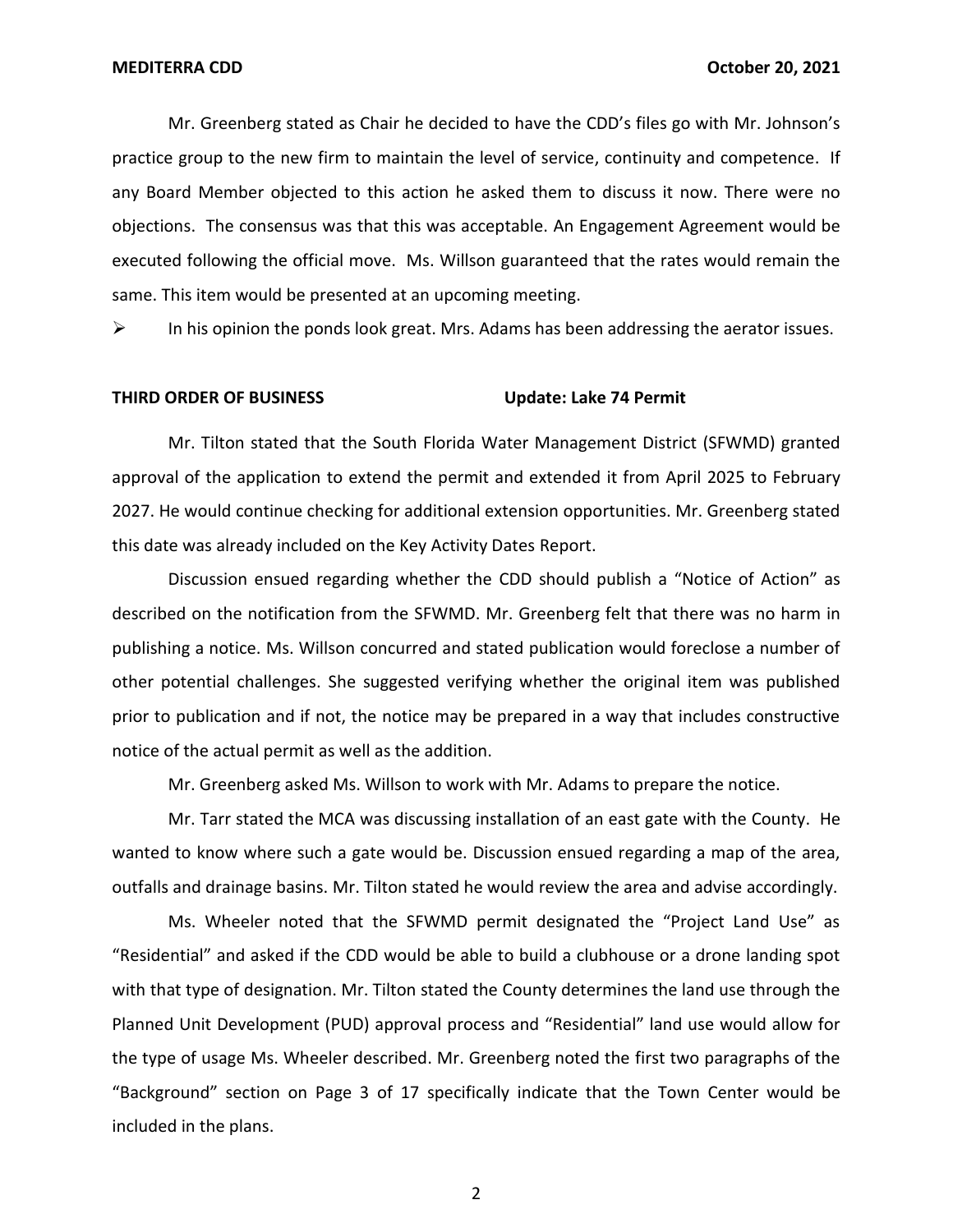# **MEDITERRA CDD October 20, 2021 FOURTH ORDER OF BUSINESS Discussion/Consideration: Collier County's Request for an Imperial Basin Boundary Study by Johnson Engineering, Inc.**

 Mr. Tilton stated the County asked him to consider working on a project for them that includes a portion of Mediterra. The project would examine improvements or needs for the system that goes through Imperial Golf Estates immediately to the south of Mediterra and out to the Cocohatchee. Because there are overlapping areas for both clients, as an Engineer he is obligated to ask both clients if they consider any of that work a conflict of interest for him and if so he could only work for one client. If the Board objected he would continue working for Mediterra and not perform the work for Collier County. His firm does a lot of work for Collier County but he would not work on this particular project if the Board objects to his involvement.

 Mr. Greenberg asked Mr. Tilton to describe the work he would undertake. Mr. Tilton stated the work would involve inspecting the stormwater management system and looking at needs for improvements within the basin.

 Mr. Greenberg asked what types of improvements to the basin might be made, if any, and how it could impact Mediterra.

 Mr. Tilton stated that maintaining permitted outfalls and water levels at or below current levels would be a requirement, but the County can not adversely impact the CDD without permission. It was anticipated that some culverts between Mediterra and the Cocohatchee may need improvements such as more maintenance and/or enlargement of the culverts, which he thought would provide better service for Mediterra.

 The consensus was that it would be beneficial for Mr. Tilton to perform the work for the County given his knowledge of the CDD. Mr. Greenberg asked Mr. Adams to send an email advising Mr. Tilton that the Board has considered the Johnson Engineering request for waiver of any perceived or actual conflict to perform a study for Collier County on the Imperial Basin boundary and that the Board has deemed that there would be no conflict.

 A Board Member recalled that Lee County embarked on a program after the flooding and asked if there was any news regarding completed or planned improvements. Mr. Tilton stated the study discussed many improvements but most of the recommendations only related to major storm events. He was not aware of much interest in spending so much money for so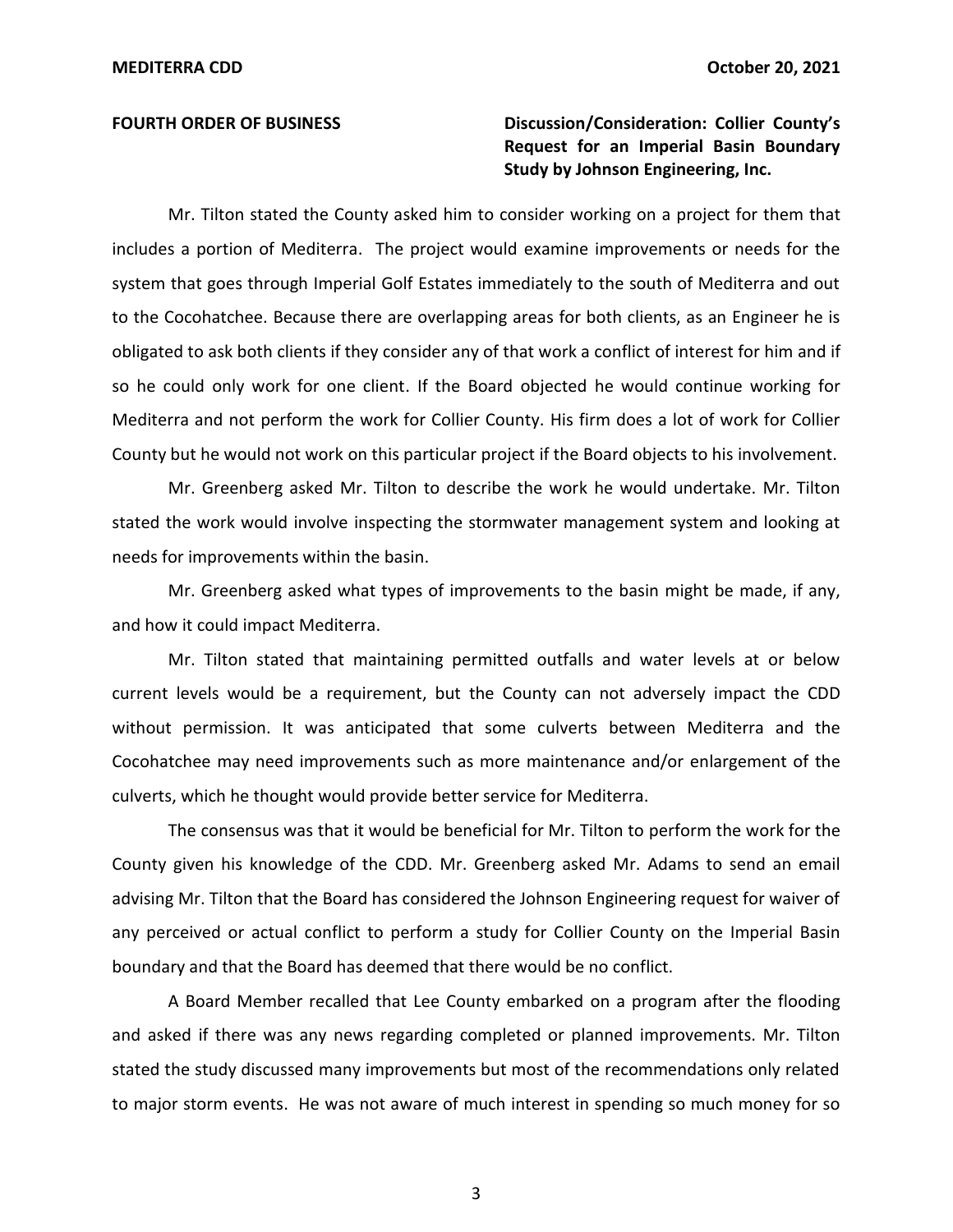little return. Some improvements would have a slight impact on day-to-day operations but there would be no major impact on Mediterra.

 Ms. Wheeler asked why the study was being done. Mr. Tilton stated he was told there were drainage issues but he was unsure of the issues or causes or the future plans.

#### **Acceptance Statements as of August 31, 2021 FIFTH ORDER OF BUSINESS CONSUMING Acceptance of Unaudited Financial**

Mr. Greenberg presented the Unaudited Financial Statements as of August 31, 2021.

 Discussion ensued regarding the Financial Impact Analysis and surplus funds that would roll into fund balance. Mrs. Adams noted that the September financials were not available yet. Mr. Greenberg stated that the target Surplus Fund Balance is \$150,000.

 **On MOTION by Mr. Tarr and seconded by Mr. Henry, with all in favor, the Unaudited Financial Statements as of August 31, 2021, were accepted.** 

SIXTH ORDER OF BUSINESS **Approval of August 18, 2021 Public Hearings and Regular Meeting Minutes** 

Mr. Greenberg presented the August 18, 2021 Public Hearings and Regular Meeting

Minutes. Mr. Greenberg stated that edits were to have been submitted to Management.

 **On MOTION by Mr. Henry and seconded by Mr. Tarr, with all in favor, the August 18, 2021 Public Hearings and Regular Meeting Minutes, as amended to include any edits submitted to Management, were approved.** 

### **SEVENTH ORDER OF BUSINESS** Staff Reports

### **A. District Counsel:** *Hopping Green & Sams, P.A.*

 Ms. Willson stated the Engagement Letter with the new firm should be received in the next two weeks.

# **B. District Engineer:** *Johnson Engineering, Inc.*

 **I. Consideration of Rate Increase**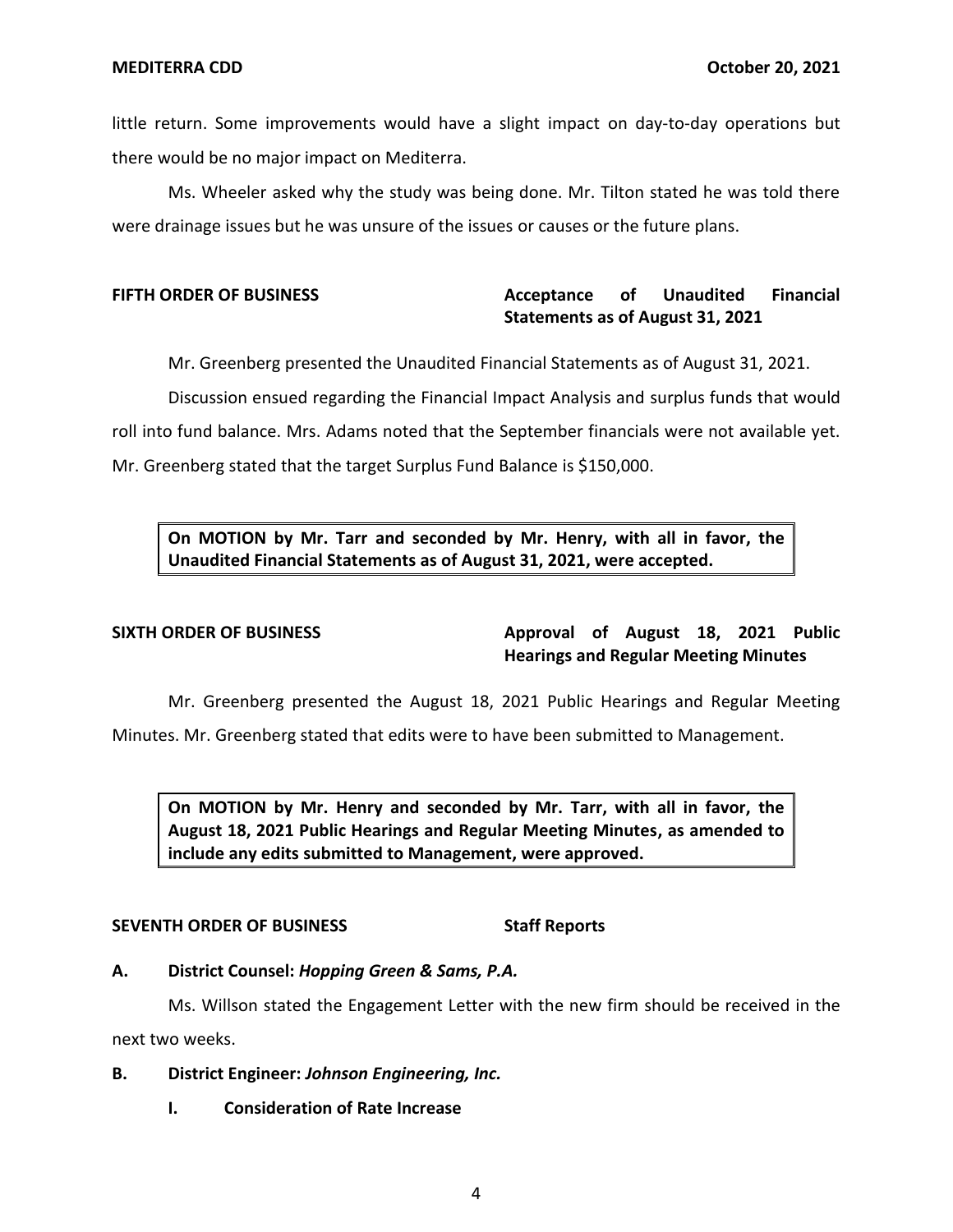Mr. Tilton presented the Johnson Engineering request for a rate increase. The firm had not increased its rates since 2006. He responded to questions regarding clients, staff, billing and office locations. The consensus was that the rate increase was justified.

# **II. Report on Water Issues in Maintenance Area Due to New Veterans Road**

 • **Discussion Regarding Adjustments with MCA's Engineer, Agnoli Barber & Brundage, Inc.** 

 Mr. Tilton stated Mr. Richards advised that some areas of roadway drainage need to be addressed uprange of Mediterra to convey runoff through their water quality treatment system prior to flowing through to the CDD's ponds. There would be negligible effects to Mediterra. Discussion ensued regarding the pretreatment system used on the southern border of **MEDITERRA CDD**<br>
Mr. Tliton presented the Johnson Engineering request for a rate increase. The firm had<br>
not increased its rates since 2006. He responded to questions regarding clients, staff, billing<br>
and office locations Mediterra.

# **C. District Manager:** *Wrathell, Hunt and Associates, LLC*

# • **NEXT MEETING DATE: November 17, 2021 at 3:00 P.M.**

### o **QUORUM CHECK**

 All Supervisors confirmed their in-person attendance for the November 17, 2021 meeting.

### **D. Operations Manager:** *Wrathell, Hunt and Associates, LLC*

### • **Key Activity Dates**

 The October Key Activity Dates Report was included for informational purposes and would be updated as needed. Mrs. Adams stated the Preserve Fire Reduction Program and the Phase Three Stormwater Pond 74 program were already added to the Report.

## **EIGHTH ORDER OF BUSINESS** Action/Agenda or Completed Items

 Discussion ensued regarding Items 18 and 19. Ms. Willson was asked to resend the "What are CDDs" brochure to the Board. Discussion ensued regarding email processes.

Item 18 was completed.

 Item 12: Discussion ensued regarding whether to request Mr. Wrathell's attendance at a meeting. The consensus was that his attendance was not necessary and this item should be removed.

#### **NINTH ORDER OF BUSINESS COMPUTER ORDER OF BUSINESS**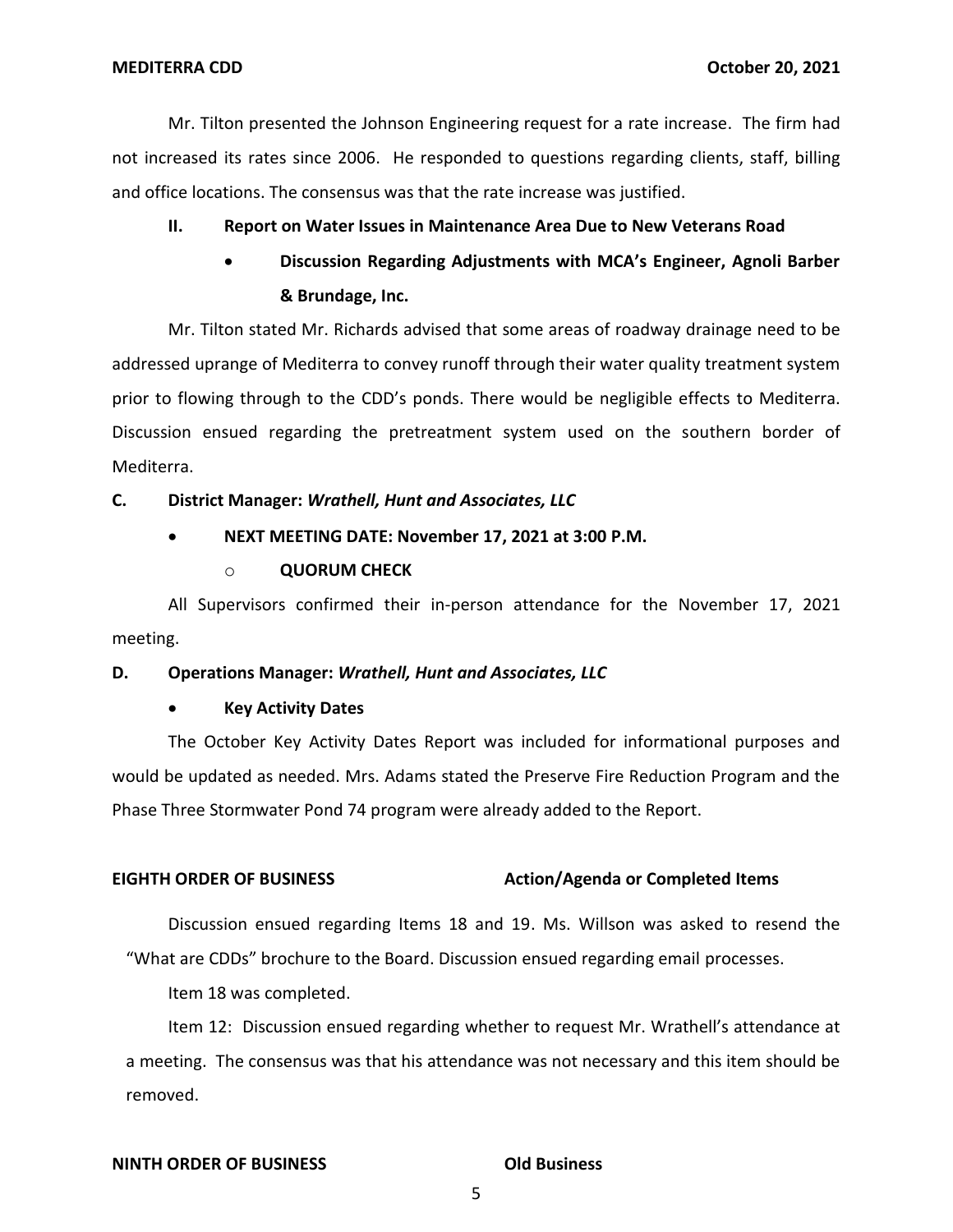## • **Update: East Cortile Court Conservation Restoration Project**

Mr. Adams reported the following:

 $\triangleright$  The project was completed.

 ➢ Several reinspections were completed as erosion barriers were required before final SFWMD inspection could be performed.

 $\triangleright$  The final bill of \$[14,336.25](https://14,336.25) including two future monitoring events and reporting was sent to the resident. Ten days was given for payment but no response was received after two weeks so an email was sent with "read receipt" requested but no response was received. A FedEx Delivery was signed for by the contractor "Dominic" and not the property owner.

 Discussion ensued regarding legal remedies. Ms. Willson stated that she agreed with the Chair that he should call and attempt to reach an agreement with the homeowner, as a soft resident. The consensus was that Mr. Greenberg would contact the resident and use his discretion in setting a deadline or payment terms. approach is always better to start with. Mr. Greenberg requested Board permission to call the

#### **Supervisors' Requests TENTH ORDER OF BUSINESS**

 Mr. Tarr discussed a homeowner who was demanding that the MCA maintain the hedge installed outside his fence.

 Discussion ensued regarding the fence that is on CDD property. Mr. Tarr stated that Mr. Richards directed the District Engineer to mark all the corners around the lake because he was concerned that other fences contracted by London Bay may have a similar issue. Mr. Greenberg stated London Bay built the home and the fence was installed through a subcontractor and the property was conveyed to the homeowner at closing. The homeowner asked the MCA to the fence encroaches on CDD property. maintain the hedge outside his fence, which resulted in the District Engineer determining that

 Discussion ensued regarding the 18" encroachment and the CDD's option to remove the fence. Mr. Tarr believed that the cost to the MCA for Johnson Engineering's services was \$1,500 or more. The CDD's option to remove the hedge, the contractor's error, the homeowner's responsibility to remove the fence and the CDD's right to compel the homeowner to do so were discussed.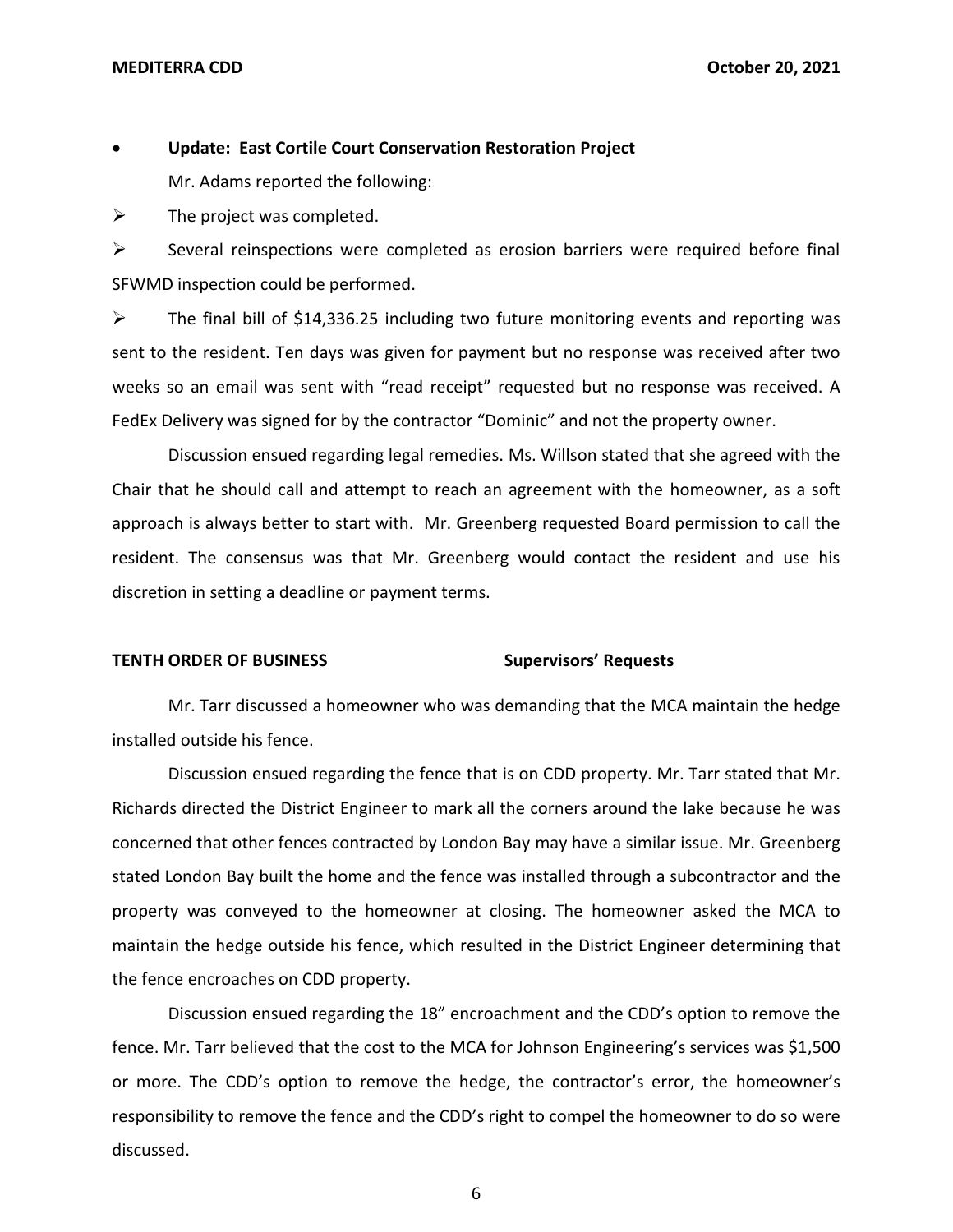**MEDITERRA CDD**<br>Mr. Tarr conveyed Mr. Richards' concern that this may be a recurring problem along the<br>Mr. Tarr conveyed Mr. Richards' concern that this may be a recurring problem along the lake. Mr. Greenberg stated Johnson Engineering may need to look at the other fences and install stakes on the unimproved lots. Mr. Tarr stated that stakes were installed but no survey of the encroaching fence was done. He recalled that the governing documents stipulate that the homeowners are required to maintain from their property line to the high-water mark. He observed that the property owner in question was a new resident and did not understand that even if the fence is in the right place he would still be responsible for maintenance to the water.

Mr. Tarr believed that 20% of the homes in the community recently changed ownership.

 Mr. Greenberg stated he and Staff would visit the property in question. He requested unimproved land and provide the information to London Bay to prevent recurring issues. Mr. Tarr felt that Mr. Tilton should research what the surveyors have done. that Johnson Engineering stake all boundary corners of any property with a fence and any

 Discussion ensued regarding asking London Bay to absorb the expense of staking the properties and writing a letter to London Bay advising that the CDD would hold them responsible.

This item would be included as an Old Business item on the next agenda.

 Discussion ensued regarding a previous incident in which London Bay installed a fountain without CDD permission. Mr. Greenberg stated he would advise the property owner that Mrs. Adams would make a decision regarding the hedge and if the hedge is permitted to stay it would be up to the homeowner to maintain it. The consensus was that any legal recourse the homeowner might have would be against London Bay.

### **ELEVENTH ORDER OF BUSINESS Public Comments**

There were no public comments.

#### **TWELFTH ORDER OF BUSINESS Adjournment**

There being nothing further to discuss, the meeting adjourned.

 **On MOTION by Ms. Gartland and seconded by Mr. Henry, with all in favor, the meeting adjourned at 10:01 a.m.**